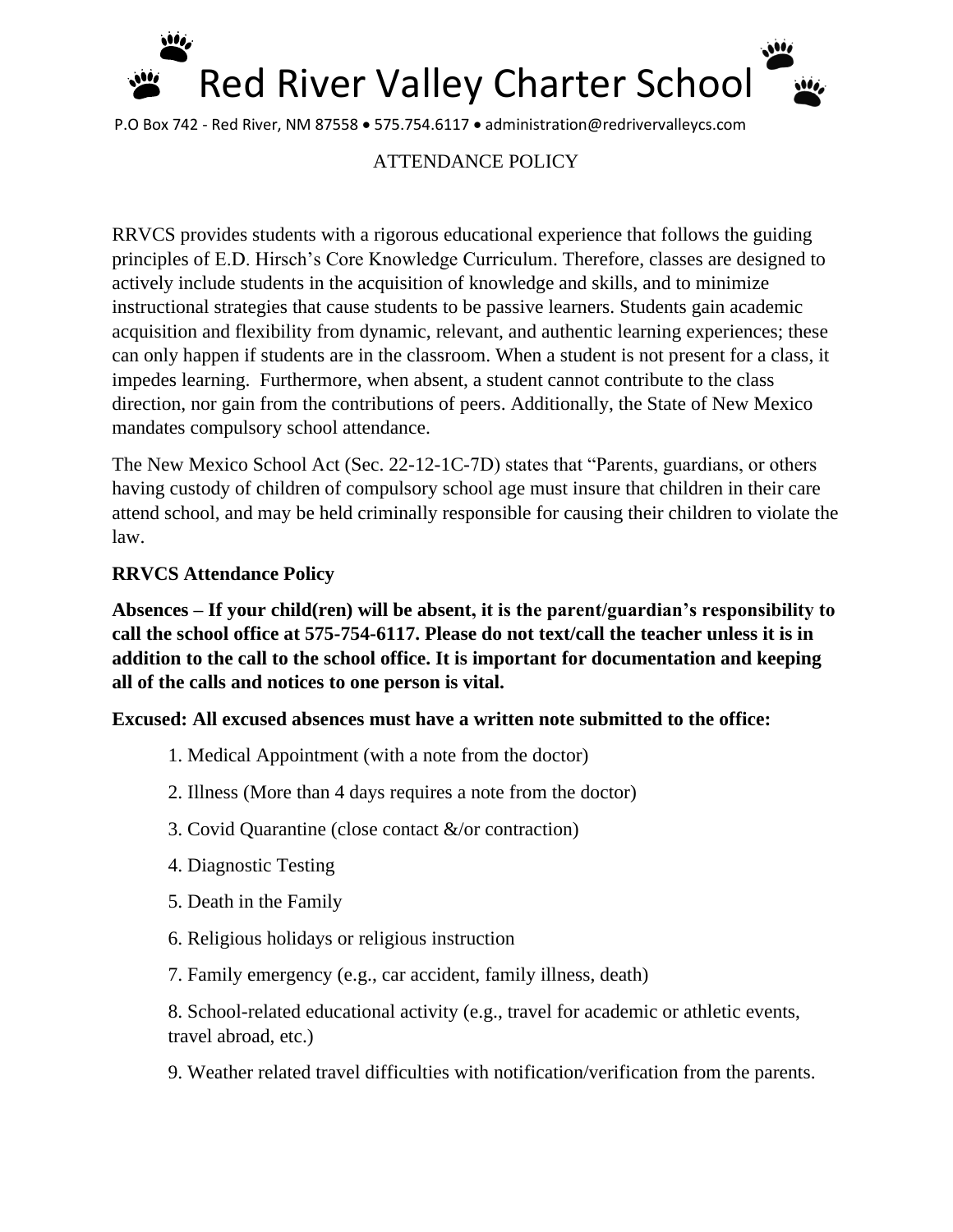

P.O Box 742 - Red River, NM 87558 • 575.754.6117 • administration@redrivervalleycs.com

# **Unexcused**

1. An absence that does not have an accompanying written note signed by a parent becomes an unexcused absence after TWO days.

2. Any absence with a note from the parent or medical professional that does not fit the prescribed "excused absences" definition is an unexcused absence.

3.Vactions and Family Trips that do not coincide with school scheduled breaks and holidays. Please refer to the school calendar before scheduling trips.

The NM Public Education Department requires that each school report unexcused absences of two or more classes up to fifty percent of an instructional day as one-half day absence, and the unexcused absence of more than fifty percent of an instructional day to be counted as one full-day absence.

## **Extended Absences / Illness**

1. If students are sick or injured and under a doctor's care, the school should be notified ASAP and a doctor's note verifying the illness / treatment, sent to the school. If the student is to be "excused" from participation in a specific class, (i.e. Physical Education) the doctor's note must specify the timeframe covering the excused absence. If the student should need to surpass the specified timeframe, they must provide another doctor's note indicating the continued excused period. The student will need to provide a written note from the doctor to allow them back into class, clearing the injury or illness.

2. If a student is sick or injured and under a doctor's care and must be out of class for more than 12 school days (a three-week period) a conference will be held with the parents and a decision will be made concerning removing the student from the class (Withdraw Passing), and a study hall assigned to them. If necessary, the student will be placed on a 504 Plan in lieu of removal from the class.

Policy Consequences The New Mexico School Act (Sec. 22-12-1C-7D) states "…a student also may be subject to a Children's Court prosecution as delinquent for committing the criminal offense [excessive absence] or as a child in need of supervision because of truancy." RRVCS is responsible for keeping and maintaining records of a student's attendance and informing parents when their child(ren)s attendance is not meeting minimal standards. Parents and students may check absences and tardiness by calling the school and speaking to Mrs. Lewis.